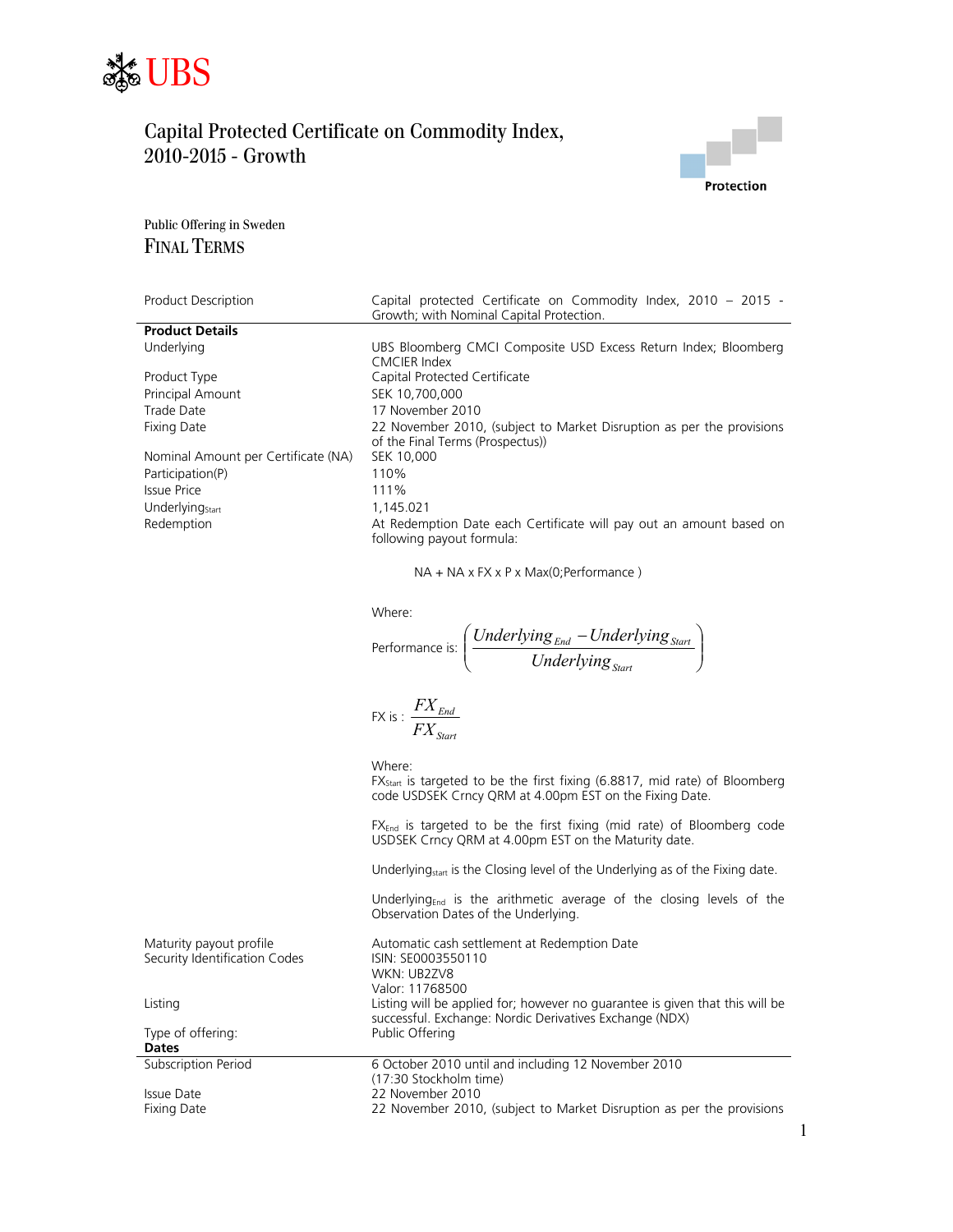



Public Offering in Sweden FINAL TERMS

|                                                   | of the Final Terms (Prospectus))                                                                                                                                                                                                                                                                                                                                                                                                                                                                                                      |
|---------------------------------------------------|---------------------------------------------------------------------------------------------------------------------------------------------------------------------------------------------------------------------------------------------------------------------------------------------------------------------------------------------------------------------------------------------------------------------------------------------------------------------------------------------------------------------------------------|
| Payment Date                                      | 22 November 2010                                                                                                                                                                                                                                                                                                                                                                                                                                                                                                                      |
| <b>Observation Dates</b>                          | The $22nd$ calendar day of every month from and including 24 November<br>2014 up to and including 23 November 2015 (13 Observation Dates in<br>total). If such day is not an Underlying Calculation Date the next<br>following Underlying Calculation Date shall be the Observation Date. If<br>no Underlying Calculation Date has occurred within eight, in the<br>Calculation Agent's assessment, customary trading days the eighth<br>customary trading day from the Observation Date shall be deemed the<br>new Observation Date. |
|                                                   | Observation Dates are subject to Market Disruption as per the provisions<br>of the Final Terms (Prospectus)                                                                                                                                                                                                                                                                                                                                                                                                                           |
| Maturity Date (Final Observation<br>Date)         | 23 November 2015, (subject to Market Disruption as per the provisions<br>of the Final Terms (Prospectus))                                                                                                                                                                                                                                                                                                                                                                                                                             |
| Redemption Date<br><b>Business Day Convention</b> | 8 Banking Days after the Maturity Date (4 December 2015)<br>"Banking Day" means London, New York, Frankfurt and Stockholm<br>business days.                                                                                                                                                                                                                                                                                                                                                                                           |

#### **General Information**

| <b>Issuer</b>      | UBS AG, Jersey Branch                                                                                                                  |
|--------------------|----------------------------------------------------------------------------------------------------------------------------------------|
| Rating             | Aa3 / A+ / A+                                                                                                                          |
| Lead Manager       | UBS Limited, London                                                                                                                    |
| Index Sponsor      | UBS AG, Bloomberg L.P.                                                                                                                 |
| Trading            | UBS will, under normal market conditions and on a best effort basis,<br>provide a secondary market with a bid/offer spread of 1%-point |
| Sales Restrictions | U.S.A; U.S Persons / U.K.                                                                                                              |
| Clearing           | Euroclear Sweden AB                                                                                                                    |
| Contact person UBS | Mårten Grebäck 0046 8 453 73 95                                                                                                        |
|                    | Carl Fredrik Pollack 0046 8 453 73 18                                                                                                  |
|                    |                                                                                                                                        |

**This product does not represent a participation in any of the collective investment schemes pursuant to Art. 7 ss of the Swiss Federal Act on Collective Investment Schemes (CISA) and thus is not subject to the supervision of the Swiss Financial Market Supervisory Authority (FINMA). Therefore, investors in this product are not eligible for the specific investor protection under the CISA.** 

### **Index Disclaimer**

This material is for distribution only under such circumstances as may be permitted by applicable law. It has no regard to the specific investment objectives, financial situation or particular needs of any recipient. It is for information purposes only and should not be construed as an offer, recommendation or solicitation to conclude a transaction and should not be treated as giving investment advice. The Index Sponsors make no representation or warranty, express or implied, regarding the appropriateness of investing in products referenced to the UBS Bloomberg Constant Maturity Commodity Index ("CMCI"), commodity products in general or of the ability of the CMCI to track commodity market performance. In determining the constituents of the CMCI and any amendment thereto, the Index Sponsors has no obligation to consider the needs of any counterparties that have products referenced to the CMCI. The Index Sponsors have all proprietary rights with respect to the CMCI. Any third party product based on or in relation to the CMCI ("Product") may only be issued upon the prior written approval of UBS and upon the execution of a license agreement between UBS and the party intending to launch a Product. In no way does UBS, endorse or have any other involvement in the issue and offering of a Product. UBS makes no representation or warranty, express or implied, to the holders of the Products or any member of the public regarding the advisability of investing in the Product or commodities generally or in futures particularly, or as to results to be obtained from the use of the Index or from the Product. Past performance of the CMCI is not necessarily indicative of future results.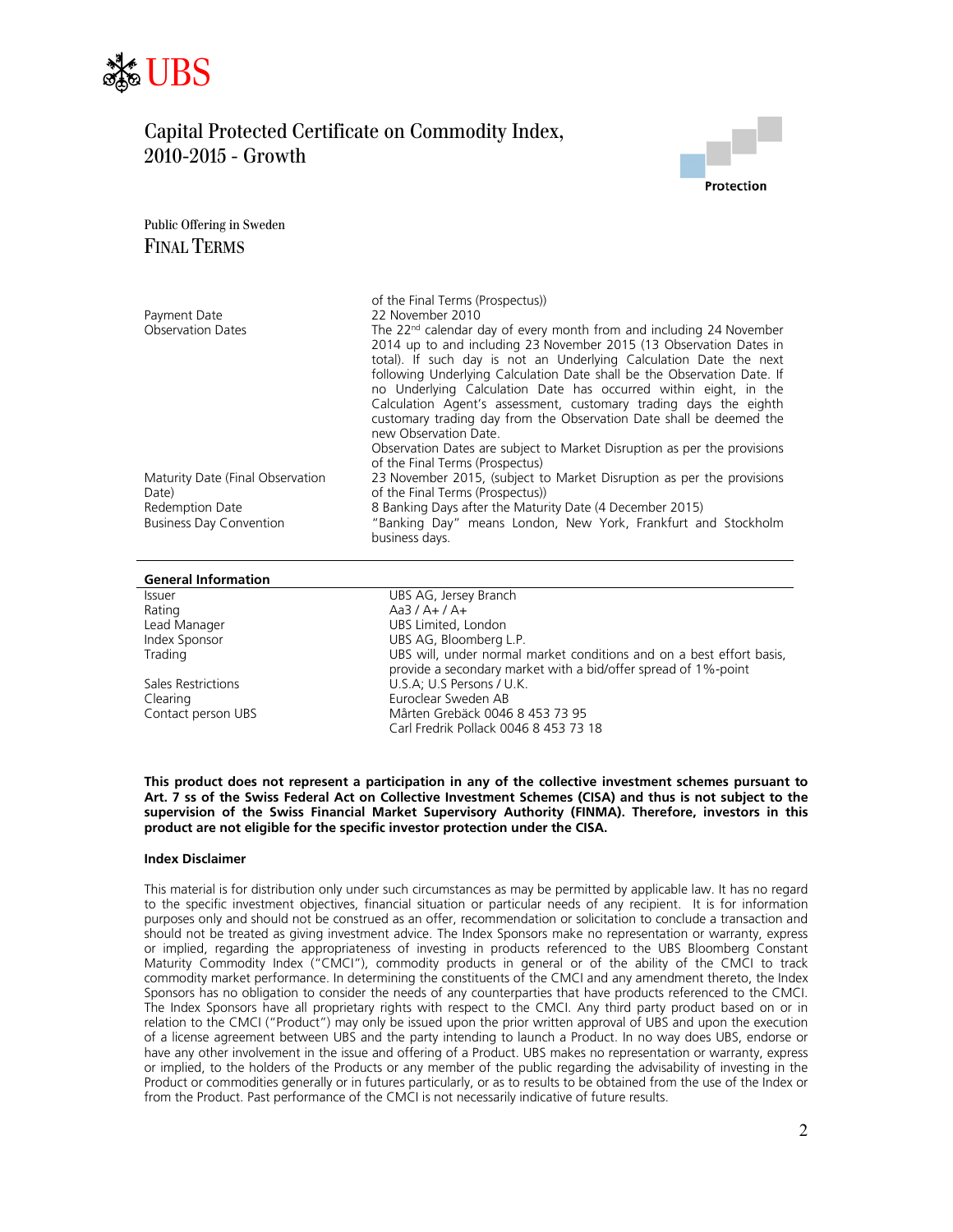



Public Offering in Sweden FINAL TERMS

© UBS 2010 The key symbol and UBS are among the registered and unregistered trademarks of UBS. Bloomberg is a trademark of Bloomberg L.P. UBS Bloomberg Constant Maturity Commodity Index, UBS Bloomberg CMCI and CMCI are service marks of UBS and/or Bloomberg. All rights reserved.

**THE INDEX SPONSORS DO NOT GUARANTEE THE QUALITY, ACCURACY AND/OR THE COMPLETENESS OF THE CMCI OR ANY DATA INCLUDED THEREIN AND SHALL NOT HAVE ANY LIABILITY FOR ANY ERRORS OR OMISSION OR INTERRUPTIONS IN THE CALCULATION AND/OR DISSEMINATION OF THE CMCI. THE INDEX SPONSORS MAKE NO WARRANTY, EXPRESS OR IMPLIED, AS TO RESULTS TO BE OBTAINED BY OR FROM THE USE OF THE CMCI OR ANY DATA INCLUDED THEREIN OR FOR ANY OTHER USE (WHETHER DIRECTLY OR VIA ANY PRODUCT REFERENCED THERETO). UBS MAKES NO EXPRESS OR IMPLIED WARRANTIES, AND TO THE EXTENT PERMITTED BY LAW HEREBY EXPRESSLY DISCLAIMS ALL WARRANTIES OF MERCHANTABILITY OR FITNESS FOR A PARTICULAR PURPOSE OR USE WITH RESPECT TO THE CMCI OR ANY DATA INCLUDED THEREIN. WITHOUT LIMITING ANY OF THE FOREGOING, TO THE EXTENT PERMITTED BY LAW UBS DISCLAIMS ANY LIABILITY FOR ANY PUNITIVE, INDIRECT, SPECIAL, OR CONSEQUENTIAL DAMAGES (INCLUDING LOST PROFITS), EVEN IF NOTIFIED OF THE POSSIBILITY OF SUCH.** 

You should be aware that the New York Mercantile Exchange, Inc. (including the COMEX division), Chicago Board of Trade, ICE Futures, European Energy Exchange, London Metal Exchange, Kansas City Board of Trade, New York Board of Trade, Winnipeg Commodities Exchange, Euronext.Liffe, the Chicago Mercantile Exchange and a number of future exchanges (collectively the "Exchanges") provide data on commodity futures contracts which, in part, are used to compile and calculate the CMCI. However, the Exchanges provide such data "as is" and without representation or warranty on their part.

Further, the Exchanges: (i) do not in any way participate in the offering, sale, administration of, or payments for, the CMCI or any products related thereto, (ii) do not in any way ensure the accuracy of any of the statements made in any product materials or this document, (iii) are not liable for any error or omission in any settlement or other price, index, or valuation used in connection with the CMCI, have not participated in the determination of the timing of, prices at, or quantities of the products to be issued and have no obligation or liability in connection with the administration, marketing, or trading of the CMCI or any products thereon, (iv) are not in any way an issuer, manager, operator, guarantor or offeror of CMCI or any products related thereto, and are not a partner, affiliate or joint venturer of any of the foregoing, (v) have not approved, sponsored or endorsed the CMCI or its terms and are not responsible for any calculations involving the Index, (vi) make no representation or warranty, express or implied, to the owners of the CMCI or any member of the public regarding the advisability of investing in securities generally or in the CMCI particularly, and (vii) have no involvement with and accept no responsibility for the CMCI, its suitability as an investment or its future performance.

None of the information contained herein constitutes a solicitation, offer, opinion, or recommendation by the Index Sponsors to buy or sell any security, or to provide legal, tax, accounting, or investment advice or services regarding the profitability or suitability of any security or investment. The Index Sponsors disclaim any liability to any party for any inaccuracy in Index or any Product based on the Index, for any mistakes, errors, omissions or interruptions in the calculation and/or dissemination of the Index, or for the manner in which it is applied in connection with the issue and offering of a Product. Under no circumstances, including but not limited to negligence, shall the Index Sponsors, their parents, and their respective affiliates, suppliers, agents, directors, officers, employees, representatives, general partner, subsidiaries, successors, and assigns be liable for direct, indirect, incidental, consequential, special, punitive, or exemplary damages even if the Index Sponsors have been advised specifically of the possibility of such damages, arising from the Index or Product, such as, but not limited to, loss of revenue or anticipated profits or lost business.

UBS assumes sole responsibility for the marketing material, which has not been reviewed by Bloomberg.

### **Selling Restrictions**

**Any Product purchased by any person for resale may not be offered in any jurisdiction in circumstances that would result in the Issuer or the Offeror being obliged to register any further prospectus or corresponding document relating to the Certificates in that jurisdiction.**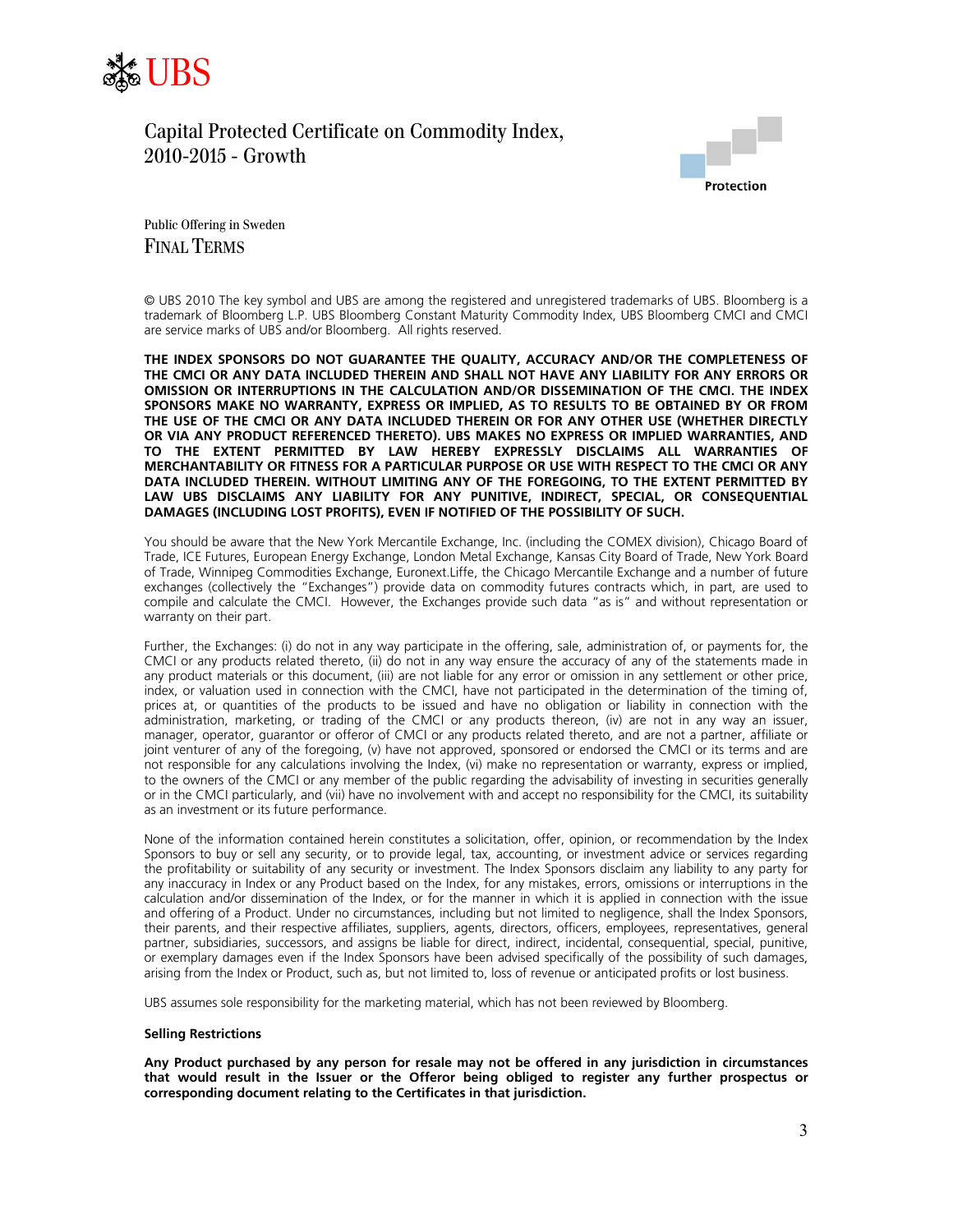



Public Offering in Sweden FINAL TERMS

**Holders of this Product are advised to read the selling restrictions described more fully in the relevant prospectus or information memorandum of this Product. The restrictions listed below must not be taken as definitive guidance as to whether this Product can be sold in a jurisdiction. Holders of this Product should seek specific advice before on-selling it.** 

**The contents of this document have not been reviewed by any regulatory authority in Hong Kong. Investors are advised to exercise caution in relation to any offer. If an investor is in any doubt about any of the contents of this document, the investor should obtain independent professional advice.** 

**This is a structured product which involves derivatives. Do not invest in it unless you fully understand and are willing to assume the risks associated with it.** 

**Europe** - For EEA jurisdictions (EU member states plus Norway, Iceland and Liechtenstein) that have implemented the EU Prospectus Directive, the Final Terms and Base Prospectus for these Securities qualify as a prospectus published in accordance with the requirements of the EU Prospectus Directive. However, unless and until a prospectus has been published in accordance with the requirements of the EU Directive and passported into the relevant jurisdiction, these Securities may not be offered or sold other than 1) in minimum denominations of, or total consideration per investor of at least, EUR 50,000 (or equivalent in other currencies) or 2) only to Qualified Investors; and/or (aggregated for all distributors) to less than 100 offerees that are not Qualified Investors per EEA jurisdiction. A "Qualified Investor" is a legal entity that (i) is authorised or regulated to operate in the financial markets or has the sole purpose to invest in securities; or (ii) meets two of the following three criteria (as shown in its last annual or consolidated accounts): (a) an average number of at least 250 employees during the last financial year; (b) a total balance sheet of more than EUR 43,000,000; and (c) an annual net turnover of more than EUR 50,000,000.

For EEA jurisdictions that have not implemented the EU Prospectus Directive, sales must be in compliance with the law of that jurisdiction.

**Hong Kong -** This Product has not been offered and sold, and each purchaser represents and agrees that it will not offer and sell the Product in Hong Kong, by means of any document, other than to persons whose ordinary business is to buy and sell shares or debentures, whether as principal or agent, or in circumstances which do not constitute an offer to the public within the meaning of the Companies Ordinance (Cap. 32) of Hong Kong or to "professional investors" within the meaning of the Securities and Futures Ordinance (Cap. 571) of Hong Kong and any rules made under that Ordinance, or in other circumstances which do not result in the document being a "prospectus" within the meaning of the Companies Ordinance. In relation to the issue of this Product, each purchaser represents and agrees that it has not issued and will not issue any advertisement, invitation or document relating to the Product, whether in Hong Kong or elsewhere, which is directed at, or the contents of which are likely to be accessed or read by, the public in Hong Kong (except if permitted to do so under the securities laws of Hong Kong) other than with respect to the Product which is or is intended to be disposed of only to persons outside Hong Kong or only to "professional investors" within the meaning of the Securities and Futures Ordinance and any rules made thereunder.

**Singapore** - This document has not been registered as a prospectus with the Monetary Authority of Singapore. Accordingly, this document and any other document or material in connection with the offer or sale, or invitation for subscription or purchase, of this Product may not be circulated or distributed, nor may this Product be offered or sold, or be made the subject of an invitation for subscription or purchase, whether directly or indirectly, to persons in Singapore other than (i) to an institutional investor under Section 274 of the Securities and Futures Act (Cap. 289) of Singapore ("SFA"), (ii) to a relevant person, or any person pursuant to Section 275(1A) of the SFA, and in accordance with the conditions, specified in Section 275 of the SFA or (iii) otherwise pursuant to, and in accordance with the conditions of, any other applicable provision of the SFA.

Where this Product is subscribed or purchased under Section 275 of the SFA by a relevant person which is:

(a) a corporation (which is not an accredited investor) the sole business of which is to hold investments and the entire share capital of which is owned by one or more individuals, each of whom is an accredited investor; or

(b) a trust (where the trustee is not an accredited investor) whose sole purpose is to hold investments and each beneficiary is an accredited investor,

the shares, debentures and units of shares and debentures of that corporation or the beneficiaries' rights and interest in that trust shall not be transferable for six months after that corporation or that trust has acquired the securities under Section 275 of the SFA except: